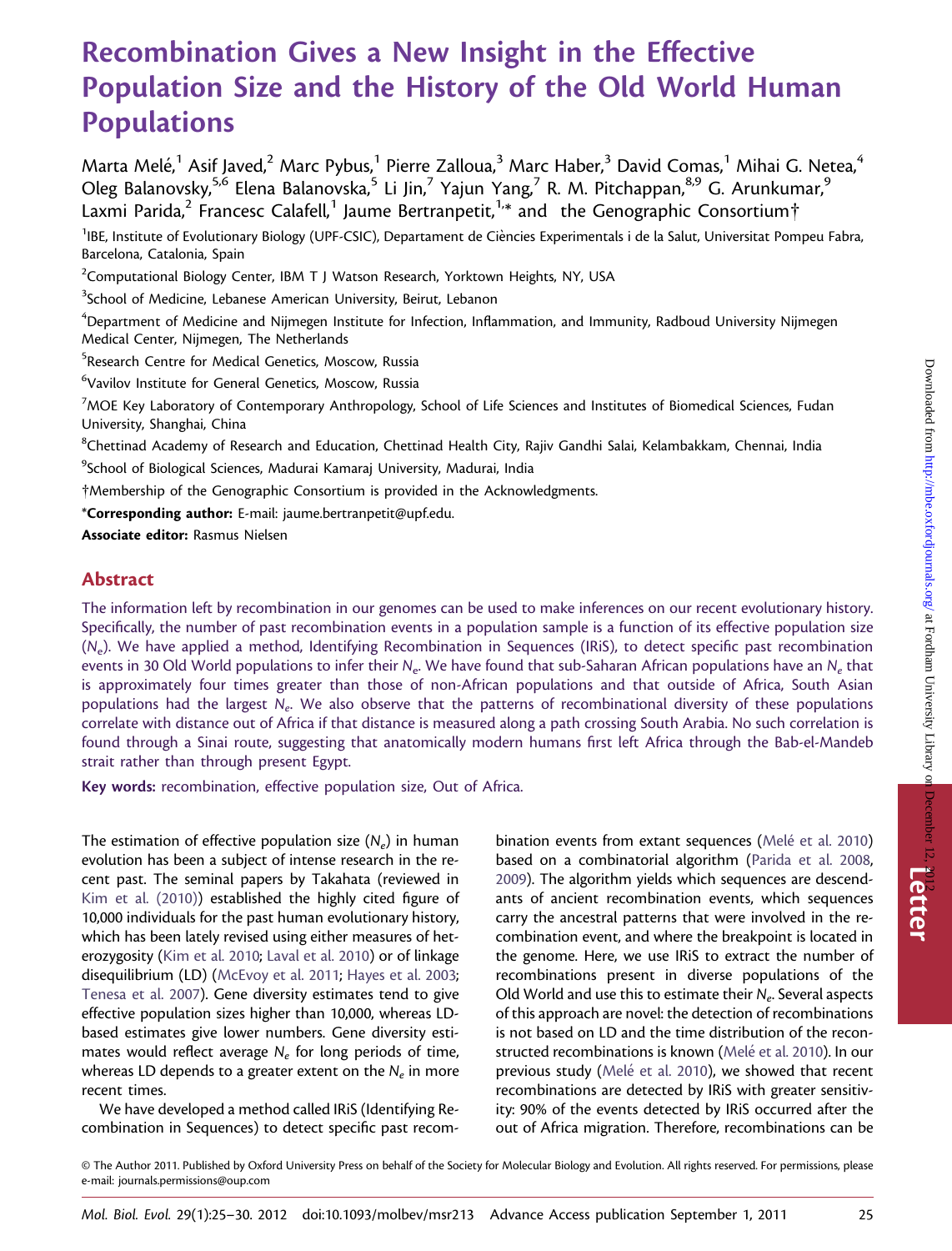

FIG. 1. Map of the Old World with the samples of the present study. The two tested routes out of Africa are marked: a route through the North of Egypt in blue and a South Arabian route in green. Wherever the two lines overlap, colors are added up. In purple, the putative path followed by sub-Saharan African populations. The X symbol marks a presumable origin (or a later stage) of AMH in Addis Ababa and the two locations in which AMH are forced to go through in their way out of Africa for each of the two possible routes (present Egypt or Iran).

used as recent genetic markers and they can potentially help to make inferences on the most recent events of human evolutionary history, such as the estimation of population-specific  $N_e$ . In fact, most of the reconstructed recombinations are population-specific (93.1%).

The dataset was taken from a large survey of 1250 SNPs or single-nucleotide polymorphisms (Javed A, Melé M, Marc Pybus, Zalloua P, Haber M, Comas D, Netea MG, Balanovsky O, Balanovska E, Jin L, Yang Y, Arunkumar G, Pitchappan R, Bertranpetit J, Calafell F, Parida L,The Genographic Consortium, unpublished data) ([supplementary table S1](http://mbe.oxfordjournals.org/cgi/content/full/msr213/DC1), [Supplementary Material](http://mbe.oxfordjournals.org/cgi/content/full/msr213/DC1) online) belonging to five gene-free regions of the X chromosome spanning 2 Mb genotyped in 1240 males from 30 Old World populations (fig. 1, [supple](http://mbe.oxfordjournals.org/cgi/content/full/msr213/DC1)[mentary table S1](http://mbe.oxfordjournals.org/cgi/content/full/msr213/DC1), [Supplementary Material](http://mbe.oxfordjournals.org/cgi/content/full/msr213/DC1) online). High uniform SNP coverage was necessary to detect as many recombination events as possible and therefore a customized genotyping array was used. By choosing only male samples, we could overcome the uncertainty associated with phasing haplotypes. Finally, regions known to contain genes were avoided in order to eschew the possible confounding effects of natural selection. Further details about region selection and genotyping can be found in the [supplementary](http://mbe.oxfordjournals.org/cgi/content/full/msr213/DC1) [text](http://mbe.oxfordjournals.org/cgi/content/full/msr213/DC1), [Supplementary Material](http://mbe.oxfordjournals.org/cgi/content/full/msr213/DC1) online.

We used the expression  $\rho = 3N_e r$  ([Hudson 1987\)](#page-4-0) to infer  $N_e$  which is analogous to the  $\theta = 4N_e\mu$  formula [\(Nei 1987\)](#page-5-0) for recombination and the X chromosome, where rho  $(\rho)$  is the population recombination parameter and  $r$  is the recombination rate. In a similar way in which the number of segregating sites can be used to infer theta  $(\theta)$  ([Nei](#page-5-0) [1987](#page-5-0)), the number of recombinations can be used to calculate rho by means of the equation  $\rho=3N_e r$  (3 is for the

X chromosome), where  $\rho = \frac{R}{n-1}$ , where R is the number of  $i=1$ i

recombinations inferred for each population and  $n$  is the number of sequences analyzed.

Extensive simulations were performed in order to assess whether the number of recombinations detected by IRiS could be used as a proxy to infer the effective population size both at populations under equilibrium and under different demographic models. In total, 14 demographic models were tested, three under equilibrium differing in their  $N_e$ , and 11 based on the calibrated demography published in [Schaffner et al. \(2005\)](#page-5-0) in which simulations are performed such that they resemble empirical human data of three populations. Demographic models differed either in the  $N_e$  of the different populations or else in the time of the split between populations (see [supplementary fig. S1](http://mbe.oxfordjournals.org/cgi/content/full/msr213/DC1) and [supplementary materials and methods](http://mbe.oxfordjournals.org/cgi/content/full/msr213/DC1), including [sup](http://mbe.oxfordjournals.org/cgi/content/full/msr213/DC1)[plementary table S3](http://mbe.oxfordjournals.org/cgi/content/full/msr213/DC1), [Supplementary Material](http://mbe.oxfordjournals.org/cgi/content/full/msr213/DC1) online). Results show first, that under equilibrium, estimates of  $N_e$ obtained based on the number of recombinations inferred by IRiS correspond to the value of  $N_e$  set in the simulations ([supplementary table S2,](http://mbe.oxfordjournals.org/cgi/content/full/msr213/DC1) [Supplementary Material](http://mbe.oxfordjournals.org/cgi/content/full/msr213/DC1) online). Second, we show that under a human-like demography in which three different populations are modeled, differences in  $N_e$  between populations will be detected by IRiS as a proportional increase in the number of recombinations detected [\(supplementary table S3](http://mbe.oxfordjournals.org/cgi/content/full/msr213/DC1), [Supplementary Material](http://mbe.oxfordjournals.org/cgi/content/full/msr213/DC1) online). Third, it is shown that the time of the split between European and Asians or the time set for the out of Africa in the simulations does not affect our results. Thus, the method is robust for the proposed goals.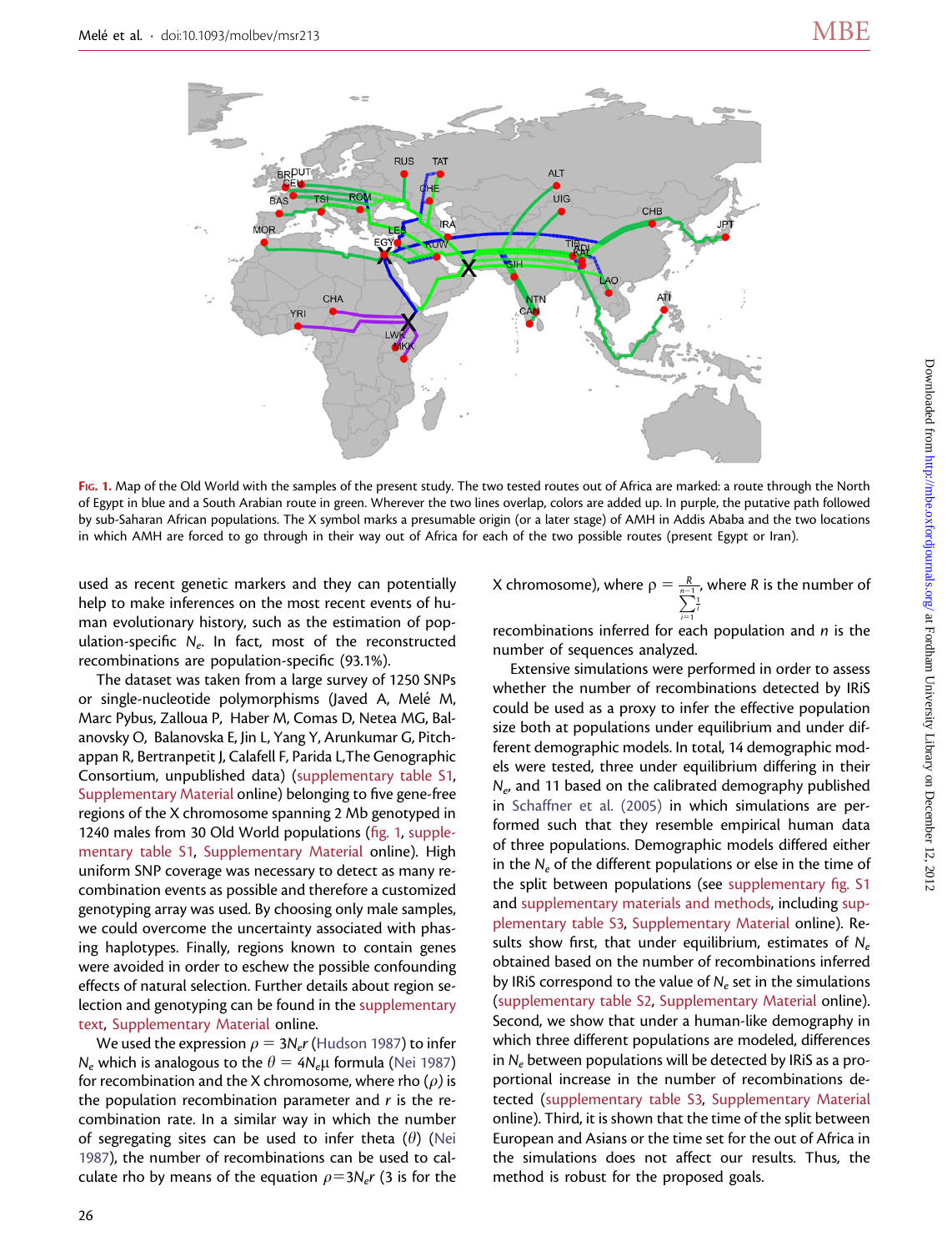

FIG. 2. Inferred effective population sizes from the number of recombinations detected and the corresponding sampling standard deviations calculated based on the 100 permuted datasets. Population abbreviations as in [supplementary table S4,](http://mbe.oxfordjournals.org/cgi/content/full/msr213/DC1) [Supplementary Material](http://mbe.oxfordjournals.org/cgi/content/full/msr213/DC1) online.

We then extracted the number of recombinations per population with the IRiS method run on 100 permuted datasets with 18 chromosomes per population. The average number of recombinations detected per population was multiplied by the corresponding sensitivity of the method (7.7%) assessed by simulations (see [supplementary mate](http://mbe.oxfordjournals.org/cgi/content/full/msr213/DC1)[rial](http://mbe.oxfordjournals.org/cgi/content/full/msr213/DC1), [Supplementary Material](http://mbe.oxfordjournals.org/cgi/content/full/msr213/DC1) online) at a recombination rate of 1.8  $\times$  10 $^{-8}$ . Sensitivity was not affected by SNP diversity (Spearman's  $r=-0.161; P=0.111$ ) and therefore, the same value could be applied for all populations.

Estimates of  $N_e$  for each of the populations based on the 100 permutations and the corresponding standard deviations are given in [supplementary table S4,](http://mbe.oxfordjournals.org/cgi/content/full/msr213/DC1) [Supplementary](http://mbe.oxfordjournals.org/cgi/content/full/msr213/DC1) [Material](http://mbe.oxfordjournals.org/cgi/content/full/msr213/DC1) online and plotted in figure 2. As expected, results consistently show that Sub-Saharan Africans have much higher  $N_e$  than all other populations; values are roughly 4-fold larger or, in absolute terms, of  $\sim$ 4,000 for African populations and of  $\sim$ 1,000 for the rest. This result is in line with the low values obtained with LD-based estimates [\(Tenesa et al. 2007](#page-5-0); [Laval et al. 2010\)](#page-4-0) and the  $\sim$ 2.5 times higher African effective sizes found from genetic diversity estimates ([Laval et al. 2010](#page-4-0)) and from LD [\(Hayes et al. 2003](#page-4-0); [Tenesa et al. 2007](#page-5-0)). On the other hand, the estimation of  $N_e$ is subject to uncertainties that may carry into the inference of  $N_e$  as observed in the simulation analysis, but if significant differences in  $N_e$  exist between populations, they will be recovered by our method.

For the first time, we provide specific effective sizes for a wide range of Old World populations in relative and absolute values [\(supplementary table S4,](http://mbe.oxfordjournals.org/cgi/content/full/msr213/DC1) [Supplementary Ma](http://mbe.oxfordjournals.org/cgi/content/full/msr213/DC1)[terial](http://mbe.oxfordjournals.org/cgi/content/full/msr213/DC1) online) and a number of interesting patterns are revealed. The populations with the largest sizes other than Sub-Saharan Africans are North Africans (Moroccans and Egyptians) due to their known Sub-Saharan admixture [\(Krings et al. 1999;](#page-4-0) [Bosch et al. 2001](#page-4-0); [Brakez et al. 2001\)](#page-4-0). Outside of Africa, the largest  $N_e$  is found in South Asia; only recently, the high internal diversity of Indian populations is being appreciated ([Xing et al. 2010\)](#page-5-0). Europeans and East

Asians have similar  $N_e$ . Tibetans and Basques showed the lowest values, a direct measure of small population size and isolation.

We further investigated the geographic variation of both SNPs and recombinations to understand the general pattern of genetic variation and population history. In order to compare patterns of diversity across populations, we used Nei's nucleotide diversity statistic ([Nei 1987](#page-5-0)) to calculate diversity using either SNP allele frequencies (SNP diversity) or population frequencies of each recombination event (recombination diversity). We provide a geographic framework to these values by plotting them against the geographic distance of each population to Eastern Africa, the presumed place of origin of modern humans [\(Quintana-Murci et al. 1999](#page-5-0); [Tishkoff et al. 2009](#page-5-0)) if leaving Africa through the north of Egypt. Note that the relative differences in the distance between non sub-Saharan populations to a putative origin would not change even if an origin in more Central or Southern in Africa was considered [\(Liu et al. 2006](#page-4-0); [Betti et al. 2009;](#page-4-0) [Henn et al. 2011](#page-4-0)) (see fig. 1). Geographic distances were calculated as in [Prugnolle et al.](#page-5-0) [\(2005\)](#page-5-0) in which the shortest landmass path between a specific point of origin and our 30 populations can be calculated based on graph theory.

As expected, SNP diversity was found to be highly correlated with geographical distance with East Africa (Spearman's  $r=-0.596$ ; P=0.00064) ([supplementary fig. S2](http://mbe.oxfordjournals.org/cgi/content/full/msr213/DC1), [Supplementary Material](http://mbe.oxfordjournals.org/cgi/content/full/msr213/DC1) online) [\(Prugnolle et al. 2005](#page-5-0); [Ramachandran et al. 2005](#page-5-0); [Li et al. 2008](#page-4-0)), even if sub-Saharan African samples were removed  $(r=-0.441,$  $P=0.024$ ). With recombination diversity, however, the correlation that is found is lower  $(r=-0.391;$  $P=0.033$ ) and vanishes if African samples are removed  $(r=-0.077; P=0.71)$  (fig. 3A). African populations show significantly higher recombination diversity than any other population (Mann–Whitney U test;  $P=0.0015$ ), in a proportion that goes to a 4- or 5-fold higher diversity than the mean for non-Africans; European populations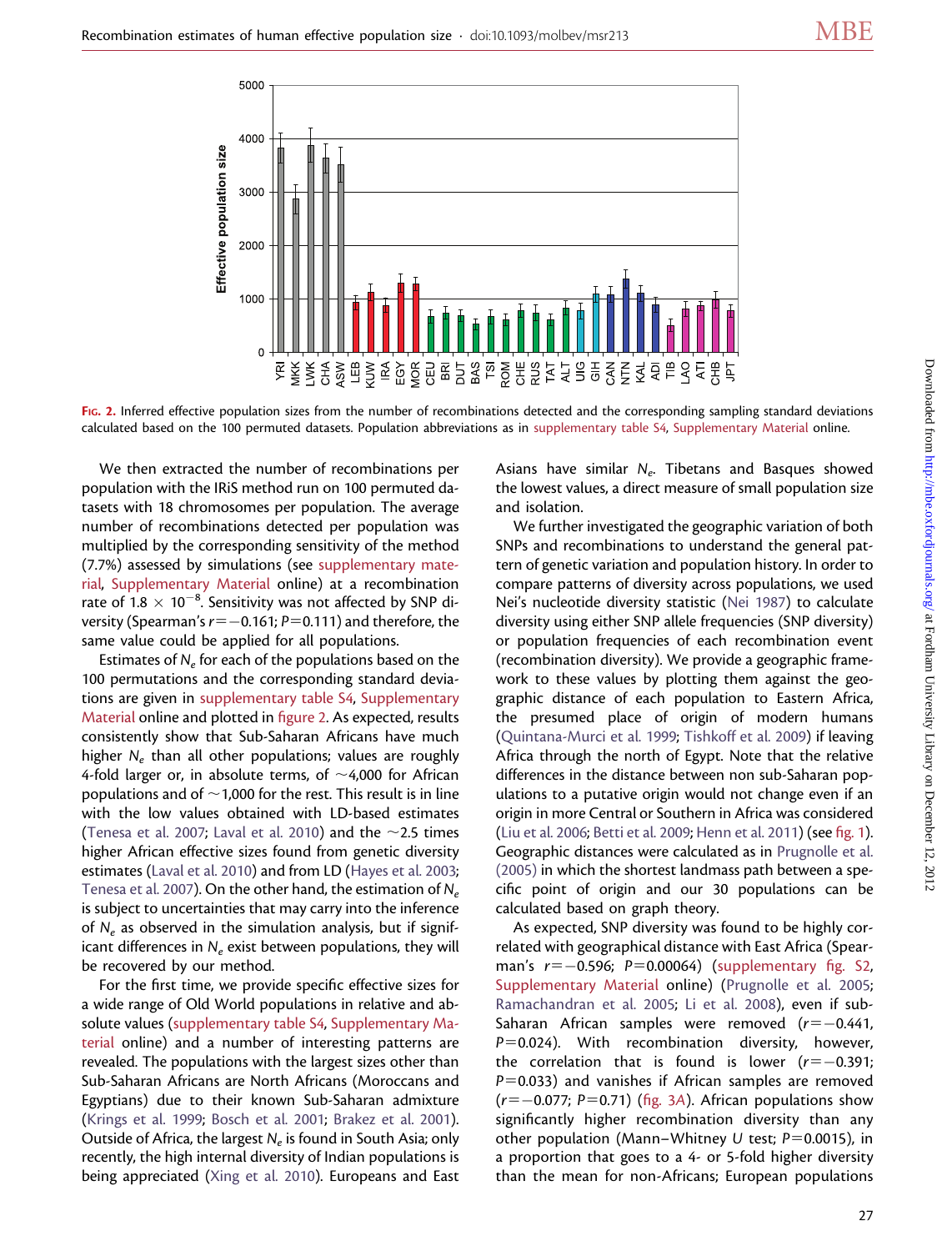

FIG. 3. Correlation between recombinational diversity and geographic distance from East Africa (in kilometers). (A) Following the North of Egypt route. (B) Following the South Arabian route. Populations are color-coded by continent as in figure 2.

show similar diversity values as East Asian populations, whereas Indian populations showed significantly more diversity than Europeans (Mann–Whitney U test;  $P = 0.0055$ ) and East Asians (Mann–Whitney U test;  $P = 0.011$ ). Finally, Moroccans appeared as clear outliers in both analyses, especially in the SNP diversity estimate ([supplementary fig. S2](http://mbe.oxfordjournals.org/cgi/content/full/msr213/DC1), [Supplementary Material](http://mbe.oxfordjournals.org/cgi/content/full/msr213/DC1) online) due to their high levels of sub-Saharan African admixture. This compromised the geography-based analysis and, therefore, they were removed from the subsequent analyses.

The present results stress the wide differences between Sub-Saharan Africans and the rest of the Old World populations and point to a special role for South Asia (India) in the Out of Africa expansion of modern humans. Unfortunately, the density of sampled population within sub-Saharan Africa does not allow discussing the place of origin of anatomically modern humans. Recently, evidence has been published for the expansion of anatomically modern humans throughout Asia through a single and fast route, most likely via a Southern coastal path through India and onward into Southeast Asia and Australasia [\(Macaulay et al. 2005](#page-4-0); [Thangaraj et al. 2005;](#page-5-0) [Mellars 2006;](#page-5-0) [Armitage et al. 2011](#page-4-0)). Previous studies on microsatellites ([Liu et al. 2006](#page-4-0)) and morphological variation [\(Betti et al. 2009\)](#page-4-0) among others show the strong patterns left by the out of Africa settlement of Eurasia, a pattern that can be refined using the present recombination analysis.

Given that recombination diversity was not correlated with the distance from East Africa following a route through Northern Egypt, we assessed whether a route going through the Bab-el-Mandeb Strait (South Arabian route) as proposed by [Mellars \(2006\)](#page-5-0) could better explain the relationship between recombination diversity and distance from East Africa. Interestingly, the correlation when considering only non sub-Saharan African samples became significant ( $r=-0.569$ ,  $P=0.0029$ ) (fig. 3B) and, as expected,

it became stronger when taking into account sub-Saharan Africans (r= $-0.723$ , P=9  $\times$  10 $^{-6}$ ). In order to assess how much more robust the South Arabian route was compared with the Northern Egypt route, we performed a bootstrap analysis in which the populations used in the correlation were randomly sampled with replacement. Our results showed that 95.24% of the times, the South Arabian route had higher  $r^2$  values than the North Egypt route.

Whereas a route through South Arabia explained better the patterns of recombination diversity, it did not for SNP diversity values (which have a slightly lower  $r=-0.570$ , P  $=0.0012$ ). These differences may be explained by two different factors. SNP diversity calculations may be affected by the ascertainment bias toward high frequency alleles in Europeans typical in HapMap2 SNPs ([Clark et al. 2005](#page-4-0)), whereas recombination diversity estimates are more robust to this kind of bias (Melé [et al. 2010\)](#page-5-0). And the two approaches may reflect processes taking place in different time frames with the recombination-based analysis being more sensitive to more recent events.

Finally, given the higher  $N_e$  values for the Indian populations, it is tempting to speculate whether our results point toward India as having had a major role in a maturation phase prior to the expansion of modern humans to the whole of Eurasia as suggested by [Atkinson et al. \(2008\)](#page-4-0) (see [supplementary fig. S3](http://mbe.oxfordjournals.org/cgi/content/full/msr213/DC1), [Supplementary Material](http://mbe.oxfordjournals.org/cgi/content/full/msr213/DC1) online). The correlation between recombination diversity and geographic distance of Eurasians from South Asia ( $r=-0.532$ ;  $P=0.0016$ ) ([supplementary fig. S4,](http://mbe.oxfordjournals.org/cgi/content/full/msr213/DC1) [Supplementary Material](http://mbe.oxfordjournals.org/cgi/content/full/msr213/DC1) online) is similar to the correlation between recombination diversity and geographic distance from Iran (South Arabian route) ( $r=-0.569$ , P=0.0029) and therefore we cannot draw any conclusion at this end. Nonetheless, the higher  $N_e$  values present in South India compared with the East Asians do give support to the recent Southern coastal path ([Macaulay et al. 2005](#page-4-0); [Thangaraj et al. 2005;](#page-5-0) [Mellars 2006](#page-5-0);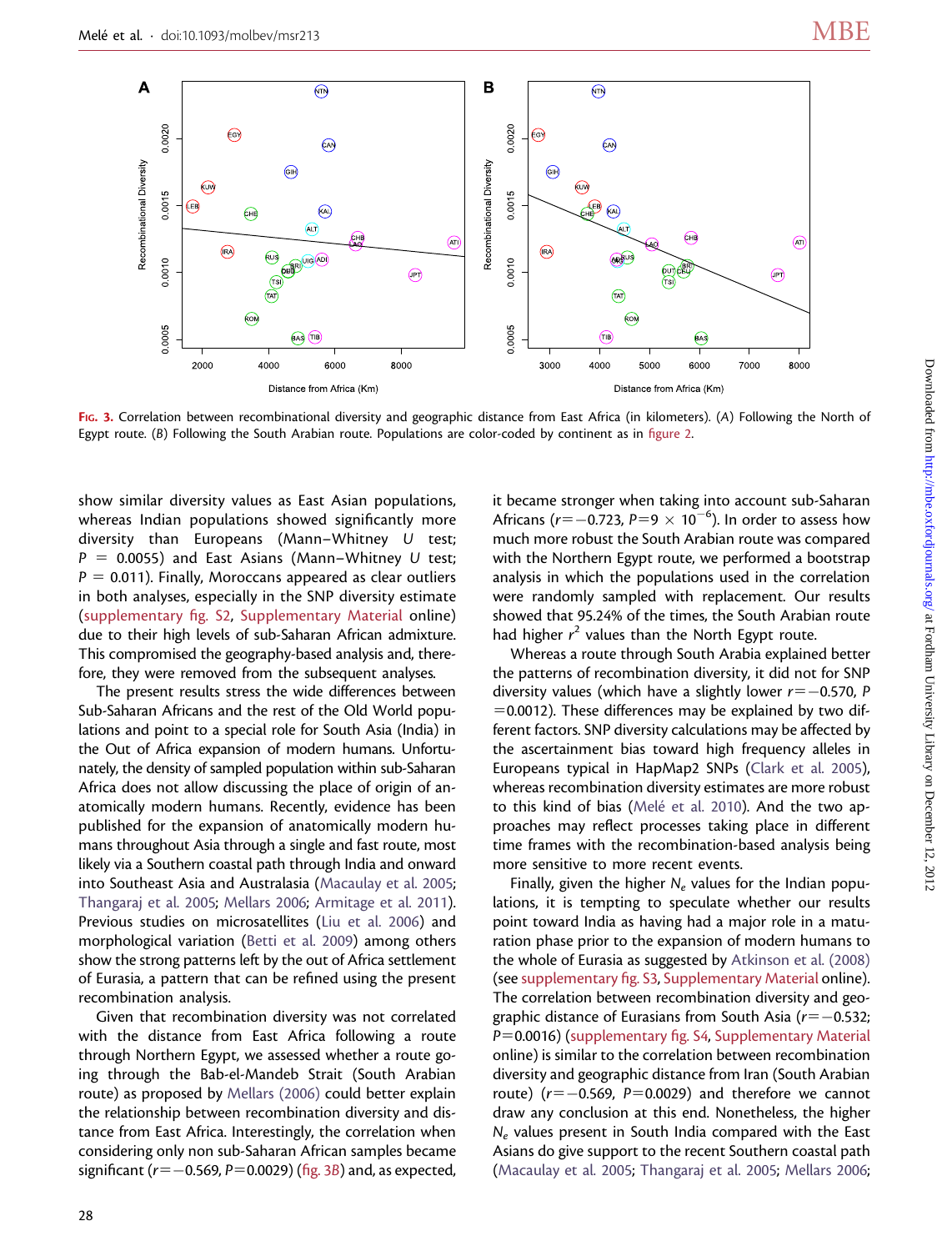<span id="page-4-0"></span>Armitage et al. 2011) proposed for the colonization of East Eurasia through India and onward into Southeast Asia and Australasia.

## Supplementary Material

[Supplementary tables S1–S7](http://mbe.oxfordjournals.org/cgi/content/full/msr213/DC1), [figures S1–S4](http://mbe.oxfordjournals.org/cgi/content/full/msr213/DC1), [materials and](http://mbe.oxfordjournals.org/cgi/content/full/msr213/DC1) [methods](http://mbe.oxfordjournals.org/cgi/content/full/msr213/DC1), and material are available at Molecular Biology and Evolution online [\(http://www.mbe.oxfordjournals.org/\)](http://www.mbe.oxfordjournals.org/).

## Acknowledgments

We are grateful to Mònica Vallés, UPF, for excellent technical support and to Sònia Sagristà for her help. Funding for this project was provided by National Geographic and IBM within the Genographic Project initiative and by the Spanish Ministry of Science and Innovation project BFU2010-19443 (subprogram BMC). M.M. was supported by grant AP2006-03268. Genotyping and bioinformatic services were provided respectively by CEGEN (Centro Nacional de Genotipado) and INB (National Bioinformatics Insitute), Spain. HapMap phase III population samples were obtained from the Coriell Cell Repository.

The Genographic Consortium includes: Syama Adhikarla (Madurai Kamaraj University, Madurai, Tamil Nadu, India), Christina J. Adler (University of Adelaide, South Australia, Australia), Danielle A. Badro (Lebanese American University, Chouran, Beirut, Lebanon), Andrew C. Clarke (University of Otago, Dunedin, New Zealand), Alan Cooper (University of Adelaide, South Australia, Australia), Clio S. I. Der Sarkissian (University of Adelaide, South Australia, Australia), Matthew C. Dulik (University of Pennsylvania, Philadelphia, PA, USA), Christoff J. Erasmus (National Health Laboratory Service, Johannesburg, South Africa), Jill B. Gaieski (University of Pennsylvania, Philadelphia, PA, USA), Wolfgang Haak (University of Adelaide, South Australia, Australia), Angela Hobbs (National Health Laboratory Service, Johannesburg, South Africa), Matthew E. Kaplan (University of Arizona, Tucson, AZ, USA), Shilin Li (Fudan University, Shanghai, China), Begoña Martínez-Cruz (Universitat Pompeu Fabra, Barcelona, Spain), Elizabeth A. Matisoo-Smith (University of Otago, Dunedin, New Zealand), Nirav C. Merchant (University of Arizona, Tucson, AZ, USA), R. John Mitchell (La Trobe University, Melbourne, Victoria, Australia), Amanda C. Owings (University of Pennsylvania, Philadelphia, PA, USA), Daniel E. Platt (IBM, Yorktown Heights, NY, USA), Lluis Quintana-Murci (Institut Pasteur, Paris, France), Colin Renfrew (University of Cambridge, Cambridge, UK), Daniela R. Lacerda (Universidade Federal de Minas Gerais, Belo Horizonte, Minas Gerais, Brazil), Ajay K. Royyuru (IBM, Yorktown Heights, NY, USA), Fabrı´cio R. Santos (Universidade Federal de Minas Gerais, Belo Horizonte, Minas Gerais, Brazil), Theodore G. Schurr (University of Pennsylvania, Philadelphia, PA, USA), Himla Soodyall (National Health Laboratory Service, Johannesburg, South Africa), David F. Soria Hernanz (National Geographic Society, Washington, DC, USA), Pandikumar Swamikrishnan (IBM, Somers, NY,

USA), Chris Tyler-Smith (The Wellcome Trust Sanger Institute, Hinxton, UK), Kavitha Valampuri John (Madurai Kamaraj University, Madurai, Tamil Nadu, India), Arun Varatharajan Santhakumari (Madurai Kamaraj University, Madurai, Tamil Nadu, India), Pedro Paulo Vieira (Universidade Federal do Rio de Janeiro, Rio de Janeiro, Brazil), R. Spencer Wells (National Geographic Society, Washington, DC, USA), and Janet S. Ziegle (Applied Biosystems, Foster City, CA, USA).

### References

- Armitage SJ, Jasim SA, Marks AE, Parker AG, Usik VI, Uerpmann H-P. 2011. The Southern Route Out of Africa: Evidence for an Early Expansion of Modern Humans into Arabia. Science 331:453–456.
- Atkinson QD, Meade A, Venditti C, Greenhill SJ, Pagel M. 2008. Languages evolve in punctuational bursts. Science 319: 588.
- Betti L, Balloux F , Amos W, Hanihara T, Manica A. 2009. Distance from Africa, not climate, explains within-population phenotypic diversity in humans. ProcBiol Sci. 276:809–814.
- Bosch E, Calafell F, Comas D, Oefner PJ, Underhill PA, Bertranpetit J. 2001. High-resolution analysis of human Y-chromosome variation shows a sharp discontinuity and limited gene flow between Northwestern Africa and the Iberian Peninsula. Am J Hum Genet. 68:1019–1029.
- Brakez Z, Bosch E, Izaabel H, Akhayat O, Comas D, Bertranpetit J, Calafell F. 2001. Human mitochondrial DNA sequence variation in the Moroccan population of the Souss area. Ann Hum Biol. 28:295–307.
- Clark AG, Hubisz MJ, Bustamante CD, Williamson SH, Nielsen R. 2005. Ascertainment bias in studies of human genome-wide polymorphism. Genome Res. 15:1496–1502.
- Hayes BJ, Visscher PM, McPartlan HC, Goddard ME. 2003. Novel multilocus measure of linkage disequilibrium to estimate past effective population size. Genome Res. 13:635–643.
- Henn BM, Gignoux CR, Jobin M, et al. (13 co-authors). 2011. Huntergatherer genomic diversity suggests a southern African origin for modern humans. Proc Natl Acad Sci U S A. 108:5154–5162.
- Hudson RR. 1987. Estimating the recombination parameter of a finite population-model without selection. Genet Res. 50:245–250.
- Kim HL, Igawa T, Kawashima A, Satta Y, Takahata N. 2010. Divergence, demography and gene loss along the human lineage. Philos Trans R Soc Lond B Biol Sci. 365:2451–2457.
- Krings M, Salem A-eH, Bauer K, et al. (13 co-authors). 1999. mtDNA analysis of Nile river valley populations: a genetic corridor or a barrier to migration? Am J Hum Genet. 64:1166–1176.
- Laval G, Patin E, Barreiro LB, Quintana-Murci L. 2010. Formulating a historical and demographic model of recent human evolution based on resequencing data from noncoding regions. PLoS One 5:e10284.
- Li JZ, Absher DM, Tang H, et al. (11 co-authors). 2008. Worldwide human relationships inferred from genome-wide patterns of variation. Science 319:1100–1104.
- Liu H, Prugnolle F, Manica A, Balloux F. 2006. A geographically explicit genetic model of worldwide human-settlement history. Am J Hum Genet. 79:230–237.
- Macaulay V, Hill C, Achilli A, et al. (21 co-authors). 2005. Single, rapid coastal settlement of Asia revealed by analysis of complete mitochondrial genomes. Science 308:1034–1036.
- McEvoy BP, Powell JE, Goddard ME, Visscher PM. 2011. Human population dispersal ''Out of Africa'' estimated from linkage disequilibrium and allele frequencies of SNPs. Genome Res. 21:821–829.